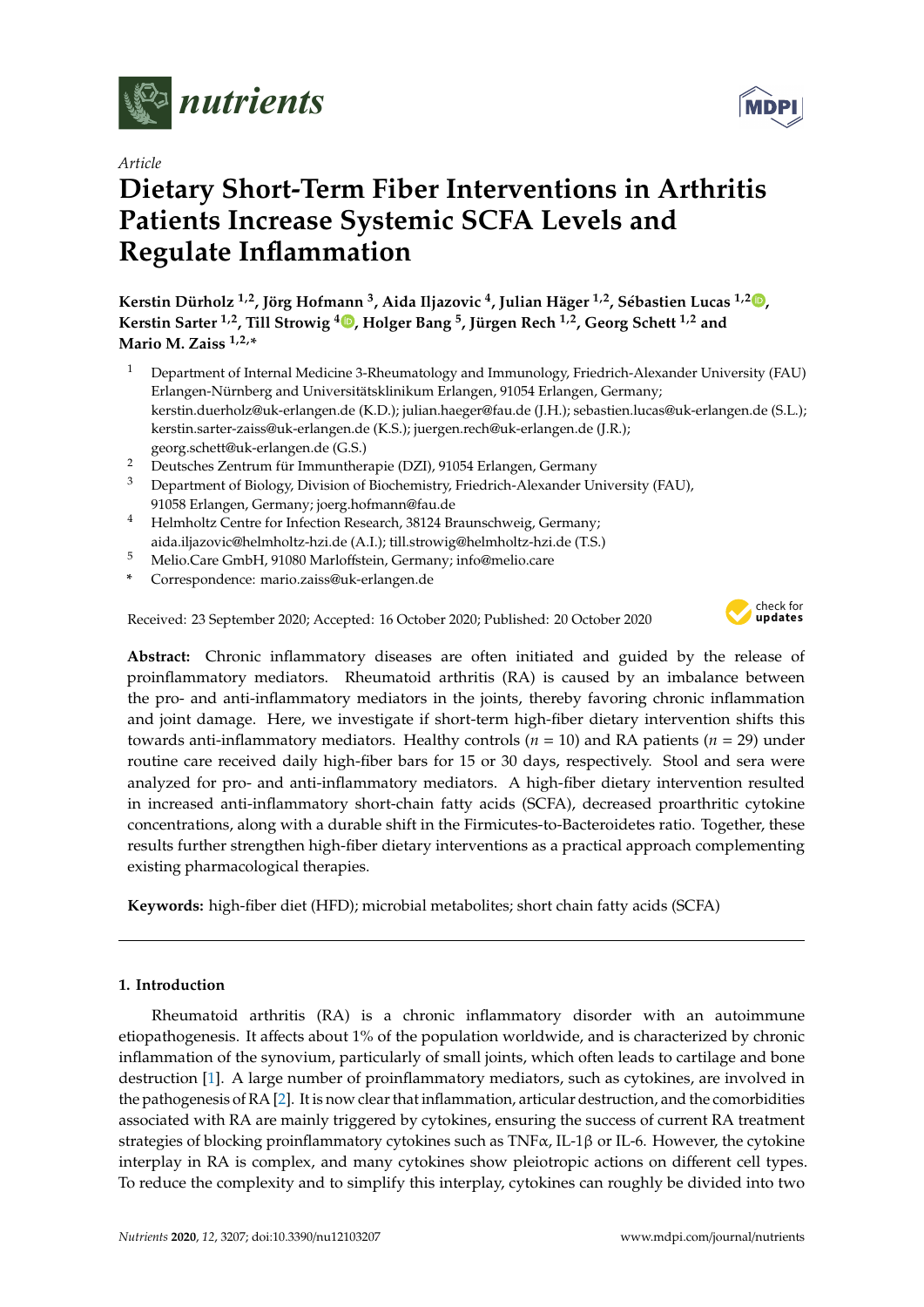groups, the proinflammatory and anti-inflammatory mediators. Controlling the balance between these two groups is an essential therapeutic aim in RA.

In view of recent findings highlighting the existence of a gut-joint axis [\[3\]](#page-7-2), we investigated the impact of a short-term high-fiber dietary intervention on this balance. Soluble fibers can be degraded into short-chain fatty acids (SCFA), such as acetate, propionate and butyrate, by gut microbial fermentation processes. Next to their important role as an energy source for intestinal epithelial cells, SCFA have been recognized as anti-inflammatory mediators involved in systemic immune functions [\[4\]](#page-7-3). Besides the described direct effects of SCFA in inducing regulatory T cell numbers [\[5](#page-7-4)[,6\]](#page-7-5) or inhibiting T cell proliferation, there are numerous reports showing their indirect effects on chemokine or cytokine secretion by macrophages, neutrophils and lymphocytes [\[4\]](#page-7-3). Here, we report that short-term high-fiber dietary intervention in RA patients not only increased SCFA but also decreased the known proinflammatory chemokine MCP-1 (CCL2) and the proinflammatory cytokines IL-18 and IL-33 [\[7–](#page-7-6)[9\]](#page-7-7). These findings will help to further improve existing pharmacological therapies in RA patients by applying dietary interventions.

#### **2. Materials and Methods**

#### *2.1. Study Subjects*

36 patients fulfilling the RA classification criteria of the American College of Rheumatology/European League Against Rheumatism (ACR/EULAR) and being in a clinical remission state (Disease Activity Score (DAS)  $\leq$  2.6) were recruited for this prospective study at the outpatient clinic of the Medical department 3 of the University Clinic Erlangen, Germany. The study was conducted from November 2018 to January 2019. All participants were treated as consecutive cases after receiving their informed written consent. The study participants were on stable treatment using disease-modifying antirheumatic drugs (DMARDs) (conventional synthetic, targeted synthetic, or biological DMARDs CMARD) and got detailed instructions on the additional use of the high-fiber dietary supplement. All study subjects continued their established standard medication throughout the prospective study, and compliance was confirmed on a weekly basis during the distribution of new high-fiber cereal. The habitual fiber intake of the patients was determined using an altered version of the food frequency questionnaire (FFQ) developed for use in the German Health Examination (DEGS) Survey for Adults, without a significant change (*p* = 0.5416) within the 28-day study period. Stool and blood samples of all study participants were collected at baseline and 28 days. Systemic SCFA levels, microbiota composition and inflammation-associated cytokines in the serum were analyzed at baseline and 28 days. The study was approved by the Ethics Committee of Medical University Erlangen-Nürnberg (approval number 357-17B).

#### *2.2. Intervention*

Bakery products account for around 70% of all consumed cereal products. To introduce SCFA in commonly consumed foods, bars and cereal containing 50% dietary fibers and a wide range of prebiotic ingredients to support maximum SCFA production were produced. In agreement with the FDA rules  $(21 \text{ CFR } 101.9(c)(6)(i))$  for "dietary fiber", nondigestible soluble and insoluble carbohydrates (with three or more monomeric units) were added to ensure physiological effects beneficial to human health. An initial in-men study including healthy volunteers was performed to select a subsequent dietary fiber composition that was highly effective for improving SCFA production in humans: oat flakes, psyllium husk, ground flaxseed, inulin, guar gum, coconut, arrowroot flour and hemp flour. As a nonsynthetic preservative, 0.5% cinnamon was added, thereby also resulting in a generally accepted flavor. A certified bakery mixed the ingredients according to standard processes. Baked bars and cereal were prepackaged into 30-g portions in vacuum packaging to guarantee a longer shelf life of the dietary supplement.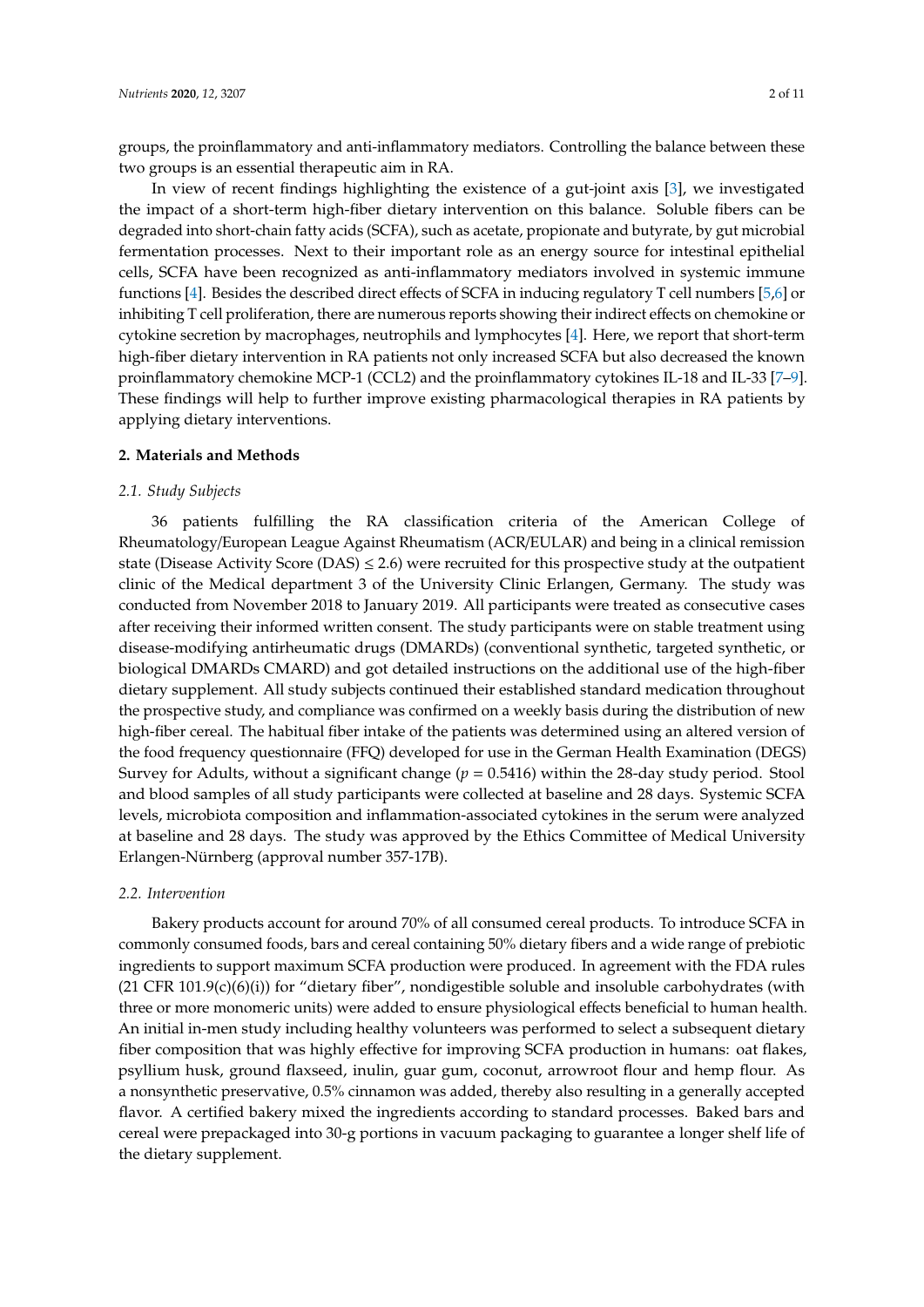#### *2.3. Assessment of Safety (Side E*ff*ects, Accompanying Medication and Tolerability)*

Side effects and accompanying medication were recorded throughout the study period. The assessment of tolerability was performed at the end of the study. The overall tolerability was categorized as "well tolerated", "slightly unpleasant" or "very unpleasant".

#### *2.4. Data Analysis and Statistics*

Appropriate descriptive statistics were used to tabulate and summarize the demographic and clinical characteristics of patients. The primary end-point of the present prospective study in patients with RA was to assess the impact of short-term high-fiber dietary supplementation on the systemic SCFA levels, changes in gut microbiota composition, and systemic levels of arthritis-associated inflammatory cytokines.

#### *2.5. SCFA Measurements*

50 µL of serum was transferred into a 2-mL reaction tube. The whole extraction process was performed on ice. 5  $\mu$ L of 33% HCl was added to each sample, followed by vigorous mixing for one minute. After adding one milliliter of diethyl ether, samples were vortexed for one min and centrifuged for 3 min at 4 ◦C. The upper organic layer was transferred into two-milliliter gas chromatography (GC) vials. 100 µL of each SCFA calibration standard (Sigma, St. Louis, MO, USA) was diluted in water to concentrations of 0, 0.5, 1, 5 and 10 mM for the calibration process and extracted with the same process as the samples. 1 µL of each sample was injected with a split ratio of 20:1 on a Famewax,  $20 \text{ m} \times 0.25 \text{ mm}$  iD, 0.25  $\mu$ m df capillary column (Restek, Bad Homburg, Germany) for a GC mass spectrometric (GCMS) analysis. The GC was coupled with an AOC20S autosampler and an AOC20i auto injector (Shimadzu, Kyoto, Japan). Through standard acquisition and by means of the NIST08 MS library, an injection temperature of 240 ◦C at a rate of 9 ◦C/min was defined. In a range of 25–150 *m*/*z*, the full-scan MS were recorded (0.5 s/scan). For the quantification, the extracted ion chromatogram peaks were integrated for the following ion species: *m*/*z* 45 for acetate eluted at 7.8 min, *m*/*z* 74 for propionate eluted at 9.6 min, and *m*/*z* 60 for butyrate eluted at 11.5 min. Data processing was performed by using the GCMSsolution software (Shimadzu, Kyoto, Japan).

#### *2.6. Assessment of Human Cytokine Levels in the Serum*

Human cytokine levels were analyzed using the LEGENDplex<sup>TM</sup> human Inflammation Panel 1 (Biolegend, San Diego, CA, USA). A 96-well V-bottom plate was loaded with duplicates, with 25 µL for each sample or standard. 25  $\mu$ L of mixed beads and 25  $\mu$ L of assay buffer were added to each sample well. To each standard well,  $25 \mu L$  of mixed beads and  $25 \mu L$  of Matrix B were added. The plate was sealed, covered in foil and shaken at 800 rpm for 2 h at room temperature. Then, the plate was centrifuged at 1050 rpm for 5 min, the supernatant was discarded and  $25 \mu L$  of detection antibody were added to each well. The plate was sealed, covered in foil and shaken at 800 rpm for 1 h at room temperature. 25 µL of Streptavidin-Phycoerythrin (PE) were added directly to each well. The plate was sealed, covered in foil and shaken at 800 rpm for 30 min at room temperature. After centrifugation at 1050 rpm, the supernatant was discarded and 200 µL of wash buffer were added to each well and incubated for 1 min. The plate was centrifuged at 1050 rpm, and the supernatant was discarded and resuspended in 100 µL of 1X wash buffer. The samples were acquired on a Cytoflex S (Beckman Coulter, Brea, CA, USA) and were analyzed with the Legendplex 8.0 Software (Biolegend, San Diego, CA, USA).

#### *2.7. 16S rRNA Gene Sequencing-Based Microbiome Analysis*

To extract genomic DNA from stool samples, the Qiamp Fast DNA Stool extraction kit (Qiagen, Venlo, Netherlands) was used, following the manufacturer's instruction. The NEBNext Q5 Host Start Hifi PCR Master Mix (NEB) was utilized for amplification of the V3–V4 region of the bacterial 16S rRNA gene. The purification of amplified fragments was done with AMPure XP Beads (Beckmann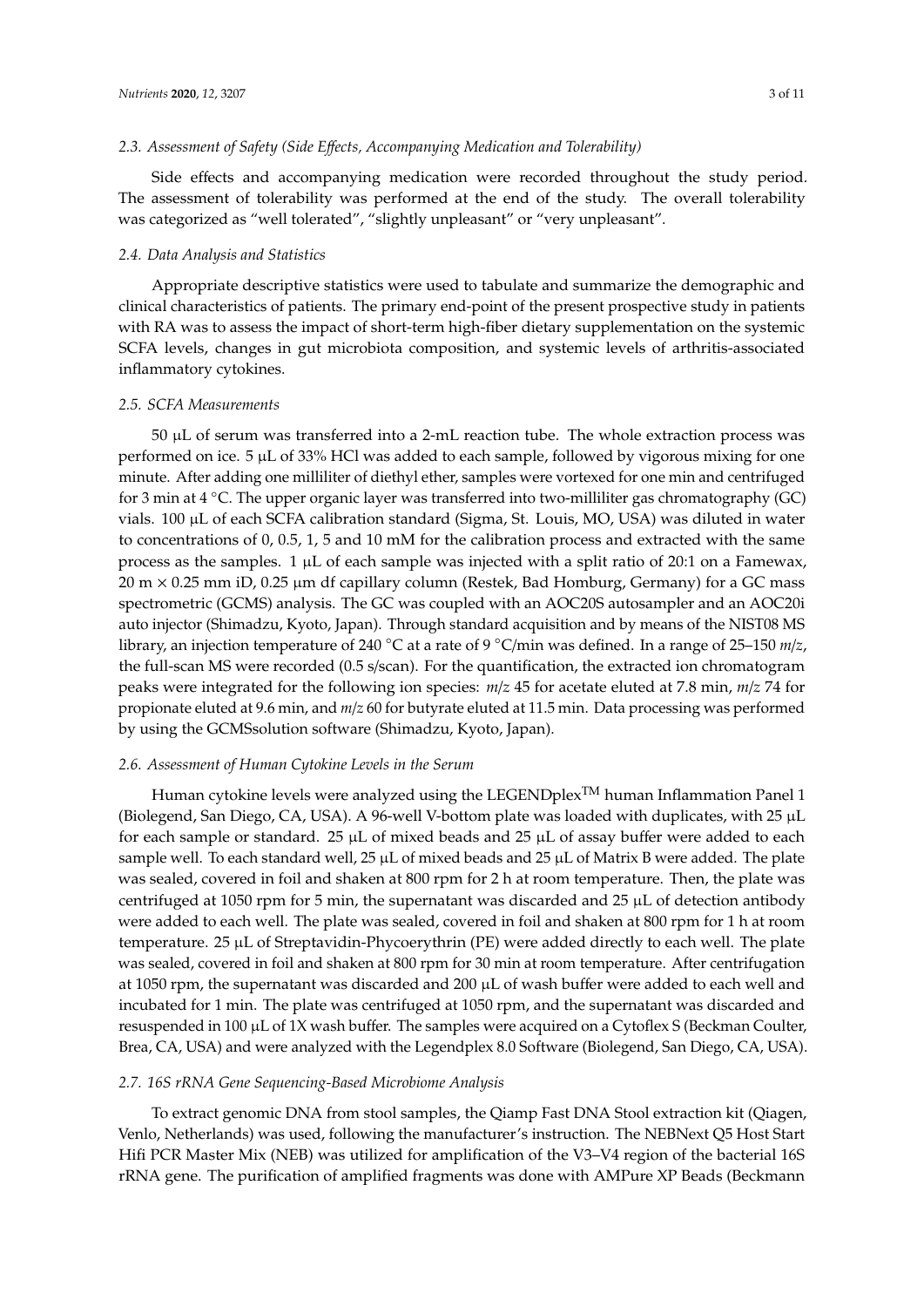Coulter Genomics, Brea, California). This was combined and analyzed by a " $2 \times 300$  bp paired-end" sequencing on a Illumina MiSeq machine. The Usearch10 MicrobiomeAnalyst package [\[10\]](#page-7-8) was used to perform a quality control, OTU table generation and bioinformatics analysis [\[11\]](#page-7-9). Classification was done by utilizing the "Ribosomal database project" (RDP release 16).

#### *2.8. Statistical Analysis*

All data are presented as mean  $\pm$  SD unless otherwise stated, in the figure legends. All relevant data are available from the authors. Analysis was performed using Student's *t*-test. *p*-values of 0.05 were considered significant and are shown as  $p < 0.05$  (\*),  $p < 0.01$  (\*\*) or  $p < 0.001$  (\*\*\*). Graph generation and statistical analysis was performed using the GraphPad Prism version 8 (GraphPad, La Jolla, CA, USA).

#### *2.9. Data Availability*

All relevant data are available from the authors upon reasonable request. 16S rRNA sequencing data are publicly accessible at the European Nucleotide Archive and available under the following accession code: PRJEB40439.

### **3. Results**

#### *3.1. Patient and Healthy Control Characteristics*

<span id="page-3-0"></span>Demographic data of participating healthy control subjects are shown in Table [1.](#page-3-0) Demographic data and disease-specific data of the RA patients are summarized in Table [2.](#page-4-0)

**Table 1.** Demographic data and current treatment of participating healthy controls.

| Demographic Characteristics $(N = 10)$ |                  |       |  |  |
|----------------------------------------|------------------|-------|--|--|
| Age, years (mean $\pm$ SD)             | $28 \pm 4.87$    |       |  |  |
| BMI, units (mean $\pm$ SD)             | $22.81 \pm 1.66$ |       |  |  |
| Females, N                             |                  | $0\%$ |  |  |
| Ever smoker, N                         |                  | 20%   |  |  |
|                                        | _ _ _ _ _ _ _ _  |       |  |  |

BMI: Body Mass Index.

#### *3.2. E*ff*ects on SCFA Concentrations in Healthy Controls*

To determine whether short-term high-fiber dietary interventions using one daily fiber bar of 30 g containing 50% of dietary fiber was sufficient to increase SCFA concentrations, stool samples from healthy controls were analyzed by gas chromatography mass spectrometric (GCMS) analysis. For all study participants, the average fiber intake without supplementation was determined using the official questionnaire DEGS from the Robert Koch Institute (Berlin, Germany) at baseline (average = 15.8 g/day) and did not change significantly throughout the study. After 15 days of daily fiber bar consumption, stool samples showed significantly increased total SCFA concentrations (Figure [1a](#page-4-1)). This total increase was predominantly driven by an increase in acetate and butyrate concentrations, whereas propionate levels remained unchanged (Figure [1b](#page-4-1)–d). Hence, daily high-fiber bar consumption appears to increase local SCFA concentrations already after 15 days. Moreover, the 16S rRNA analysis of stool samples did not show significant changes in individual bacterial strains (Supplementary Materials Figure S1); however, it revealed a shift in the the Firmicutes-to-Bacteroidetes ratio towards the Bacteroidetes phylum (Figure [1e](#page-4-1)).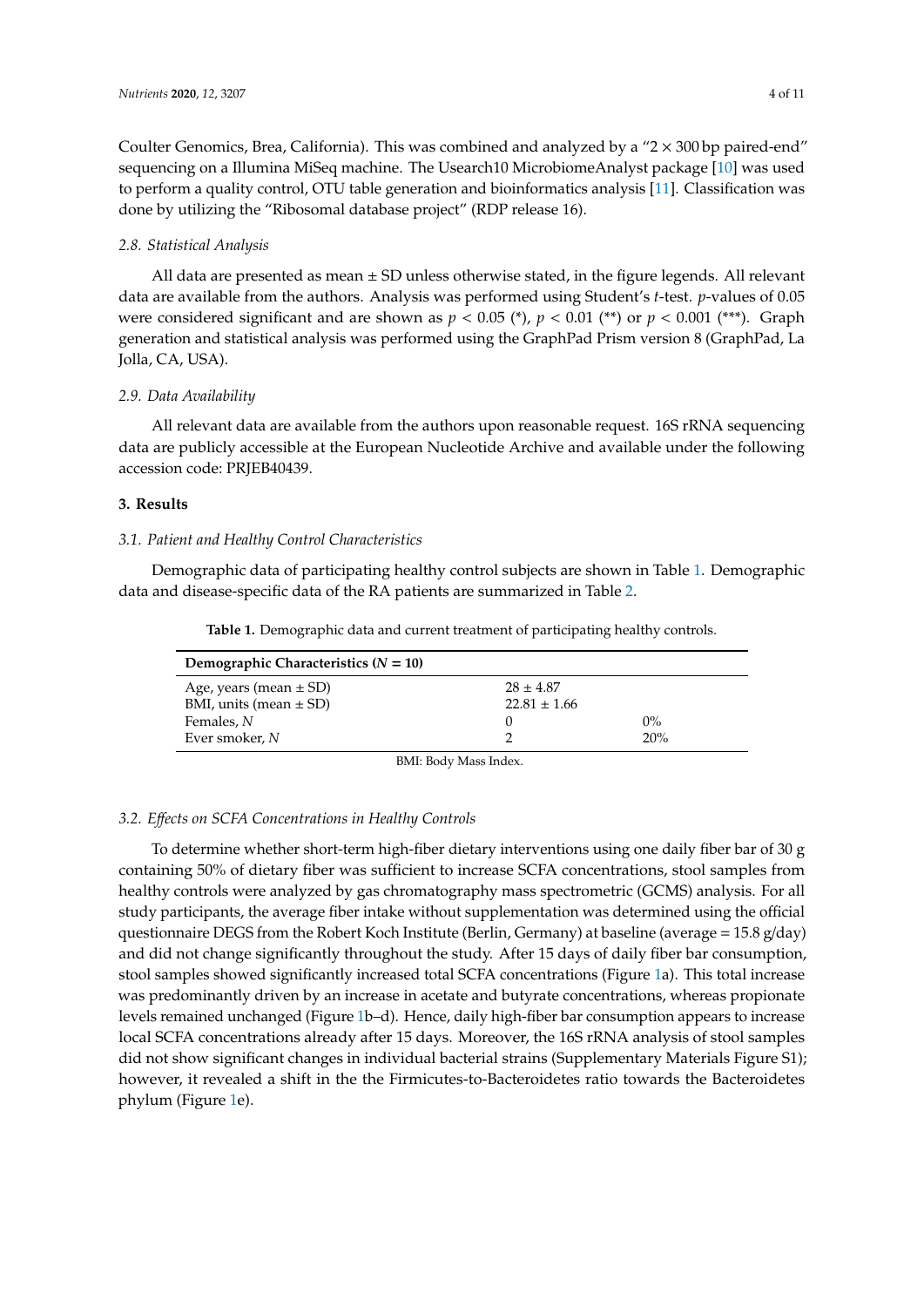<span id="page-4-0"></span>

| Age, years (mean $\pm$ SD)                              | $56.19 \pm 7.7$  |          |
|---------------------------------------------------------|------------------|----------|
| BMI, units (mean $\pm$ SD)                              | $26.63 \pm 6.4$  |          |
| Females, N                                              | 20               | 64.51%   |
| Ever smoker, N                                          | 6                | 19.35%   |
| RA-specific data ( $N = 36$ )                           |                  |          |
| Time since disease onset, years (mean $\pm$ SD)         | $11.64 \pm 9.39$ |          |
| Disease activity score (DAS) 28, units (mean ±<br>SD)   | $2.54 \pm 0.28$  |          |
| Anti-CCP-IgG antibody positive, N                       | 15               | 48.38%   |
| Rheumatoid Factor IgM positive, N                       | 12               | 38.7%    |
| Accompanying treatment ( $N = 36$ )                     |                  |          |
| Biological disease-modifying anti-rheumatic<br>drugs, N | 23               | 74.10%   |
| Abatacept, N                                            | 3                | 9.67%    |
| Rituximab, N                                            | 7                | 22.58%   |
| Tocilizumab, N                                          | 8                | 25.8%    |
| Tumor Necrosis Factor Inhibitors, N                     | 5                | 16.12%   |
| Glucocorticoids, N                                      | 5                | 16.12%   |
| JAK-inhibitors, N                                       | 4                | 12.9%    |
| Methotrexate, N                                         | 16               | 51.61%   |
| Other conventional synthetic disease-modifying          | 1                | $3.22\%$ |

**Table 2.** Patient data and current treatment of study subjects.

RA: Rheumatoid Arthritis, CCP: Cyclic Citrullinated Peptide, JAK: Janus Kinase.

<span id="page-4-1"></span>

SCFA levels. (a) Total SCFA levels in stool samples at baseline and day 15 following high-fiber supplementation; Individual (b) acetate, (c) propionate and (d) butyrate stool concentrations of healthy controls; (e) Gut microbiota Firmicutes-to-Bacteroidetes ratio based on 16S rRNA sequencing results. Statistical difference was determined by a paired Students *t*-test (Wilcoxon matched-pairs signed rank test).  $* = p < 0.05$ ;  $* = p < 0.01$ ;  $* = p < 0.001$ . **Figure 1.** Short-term 15-day high-fiber diet supplementation in healthy controls (*n* = 10) increases

# *3.3. E*ff*ects on SCFA Concentrations in RA Patients*

Following this observation in healthy controls, we analyzed serum samples from RA patients that did not have a substantial inflammatory activity at baseline due to stable effective DMARD therapy (Table 2). Similar to healthy controls, high-fiber diet interventions by ingestion of one fiber bar daily effectively increased the systemic total SCFA levels measured in the sera of RA patients at day 30 (Figure 2a). Contrary to healthy controls, in RA patients this increase in total SCFA was driven by an increase in acetate, propionate and butyrate together (Figure 2b–d). Following the 30-day fiber intervention phase, there was no significant change in the gut microbiota composition on the genus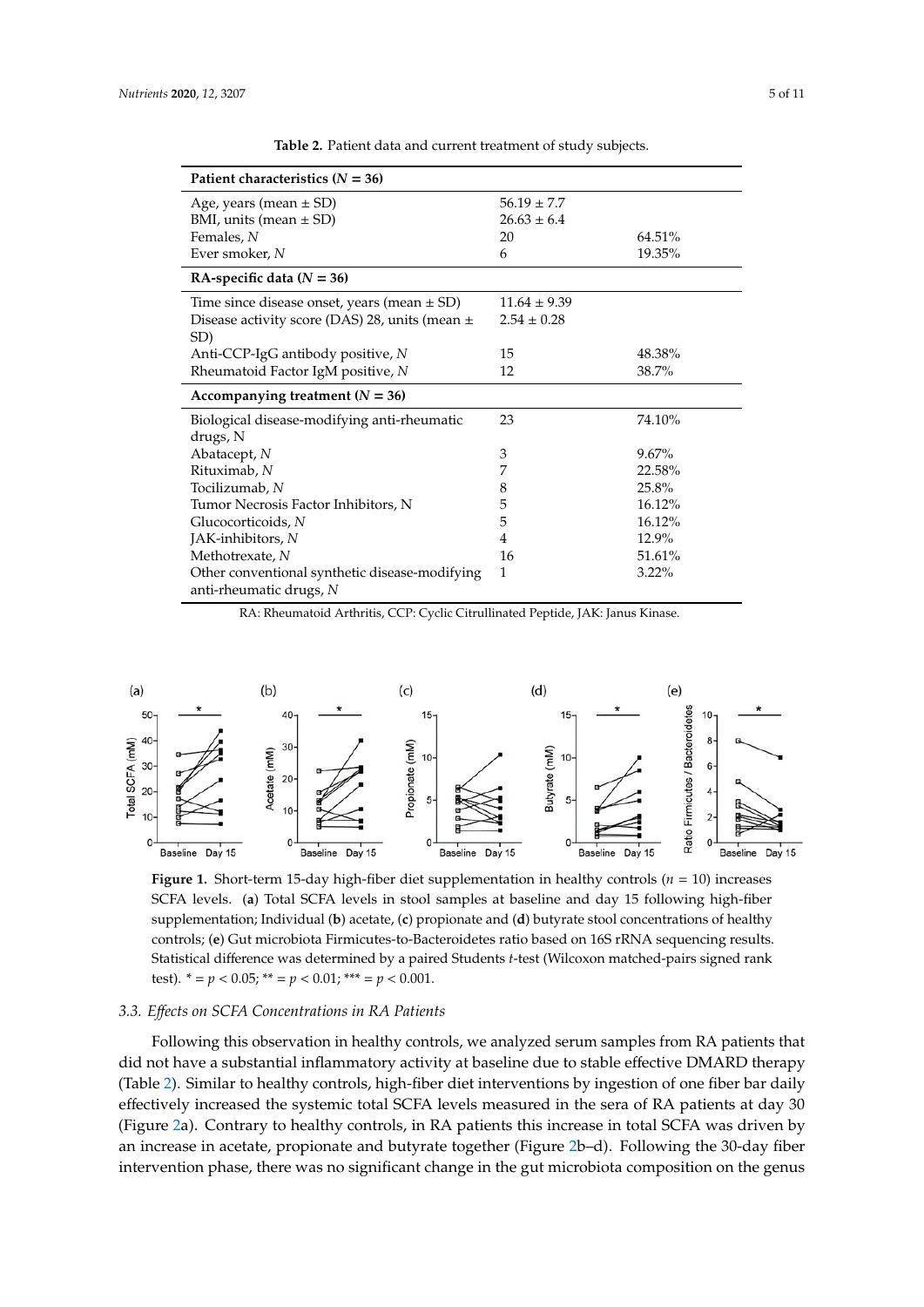level (Figure S2). More strikingly we observed a change in the Bacteroidetes-to-Firmicutes ratio towards the Bacteroidetes phylum at day 70, 40 days after the fiber bar intake stopped (Figure [2e](#page-5-0)). towards the Bacteroidetes phylum at day 70, 40 days after the fiber bar intake stopped (Figure 2e). intervention phase, there was no significant change in the gut microbiota composition on the genus on the genus on the genus on the genus on the genus on the genus on the genus on the genus on the genus on the genus on th level (Figure S2). More strikingly we observed a change in the Bacteroidetes-to-Firmicutes ratio

<span id="page-5-0"></span>

SCFA levels. (**a**) Total SCFA levels in serum samples at baseline and day 30 following high-fiber supplementation; Individual (b) acetate, (c) propionate and (d) butyrate serum concentrations of RA **Figure 2.** Short-term 30-day high-fiber diet supplementation in RA patients  $(n = 29)$  increases patients; (**e**) Gut microbiota Firmicutes-to-Bacteroidetes ratio based on 16S rRNA sequencing results patients; (**e**) Gut microbiota Firmicutes-to-Bacteroidetes ratio based on 16S rRNA sequencing results  $(n = 15)$ . Statistical difference was determined by a paired Students *t*-test (Wilcoxon matched-pairs signed rank test). \* = *p* < 0.05; \*\* = *p* < 0.01; \*\*\* = *p* < 0.001. signed rank test). \* = *p* < 0.05; \*\* = *p* < 0.01; \*\*\* = *p* < 0.001.

# *3.4. E*ff*ects on Proarthritogenic Cytokine Levels in RA Patients 3.4. Effects on Proarthritogenic Cytokine Levels in RA Patients*

Next, we wanted to investigate if the observed increase in SCFA levels affected serum cytokine levels in RA patients. The LEGENDplex panel for human inflammatory cytokines was used to compare baseline vs. day-30 serum cytokine concentrations. The serum concentrations of IL-1β, IFN-a2, IFNγ, onsention of they are baseline cytokine concentrations. The serial concentrations of IL-1<sub>β</sub>, ITV any ITV<sub>1</sub>, ITV<sub>1</sub>, However, CCL2 (MCP1), IL-18 and IL-33 were significantly decreased in RA patients following 30 days of high fiber supplementation (Figure [3a](#page-5-1)–c). This is of interest as these cytokines were described days of high fiber supplementation (Figure 3a–c). This is of interest as these cytokines were described as having arthritogenic properties. were described as having arthritogenic properties.  $f_{\rm s}$  days of high fiber supplementation (Figure 3a–c). This is of interest as these cytokines were accelered

<span id="page-5-1"></span>

supplementation in RA patients ( $n = 29$ ). (a) MCP-1 (CCL2), (b) IL-18 and (c) IL-33 serum concentrations in RA patients at baseline and day 30 following high-fiber supplementation. Statistical difference concentrations in RA patients at baseline and day  $\alpha$  following high-fiber supplementation. Statistical method was determined by a paired Students *t*-test (Wilcoxon matched-pairs signed rank test). \*= *p* < 0.05;<br>\*\* - *n* < 0.01, \*\*\* - *n* < 0.001 *p* < 0.05; \*\* = *p* < 0.01; \*\*\* = *p* < 0.001. \*\* = *p* < 0.01; \*\*\* = *p* < 0.001. **Figure 3.** Decreased proinflammatory cytokines following long-term 30-day high-fiber diet

# **4. Discussion**

**4. Discussion**  associated with impaired intestinal barrier function and the development of disease on the one hand or beneficial metabolites that are anti-inflammatory and sustain intestinal barrier function on the other hand. Because diet is a main determinant of the gut microbiota composition, the production of harmful or beneficial microbial metabolites depends, in turn, on dietary intake. De Filippo et al. demonstrated the association of a high dietary fiber intake with increased beneficial microbial metabolites, the short chain fatty acids (SCFA), in children from a rural African village of Burkina Faso by comparing the [SCF](#page-7-10)A levels to those of European children [12]. Diet in Burkina Faso is rich in fibers and The gut microbiota affects human health and disease via its ability to produce harmful metabolites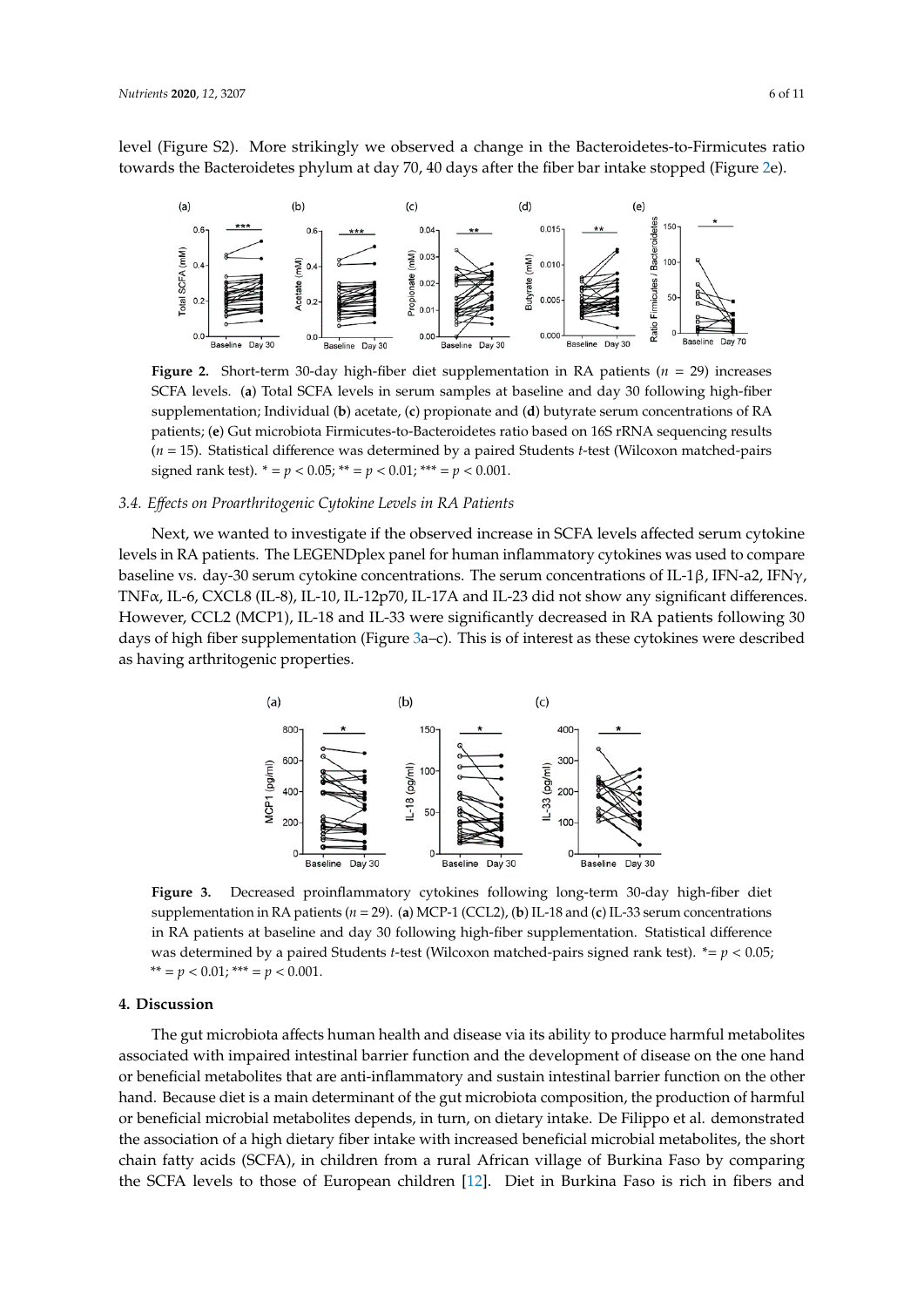predominantly involves whole grains, resistant starch and oligosaccharides that are fermented in the gut by the microbiota, thereby producing SCFA. As a consequence, SCFA levels were increased in children from Burkina Faso when compared to European children from urban parts of Florence, Italy. Other studies revealed that systemic SCFA levels positively correlated with the consumption of fruits, vegetables and legumes and that individuals following a vegan or vegetarian diet, or those on a Mediterranean diet, had increased SCFA concentrations [\[13\]](#page-8-0).

Although it has become quite clear that a healthy diet has a strong impact on disease prevention [\[14\]](#page-8-1), there are accumulating reports highlighting the difficulties of patients to follow strict nutritional advice [\[15](#page-8-2)[,16\]](#page-8-3). Therefore, we investigated the effect of a high-fiber nutritional intervention on SCFA levels in healthy individuals and chronic RA patients when consuming one single high-fiber bar per day to circumvent the need for further nutritional changes. We show that the short-term (15–30 days) daily consumption of one high-fiber bar significantly increased the beneficial microbial metabolites SCFA, along with a durable change in the Firmicutes-to-Bacteroidetes ratio [\[17\]](#page-8-4), up to 40 days after the dietary intervention stopped. This is of relevance, as it was shown that SCFAs affected the immune system during inflammatory diseases by modifying gene expression profiles [\[18](#page-8-5)[,19\]](#page-8-6), cell chemotaxis [\[20,](#page-8-7)[21\]](#page-8-8), differentiation [\[6,](#page-7-5)[22](#page-8-9)[,23\]](#page-8-10), proliferation [\[24](#page-8-11)[–26\]](#page-8-12) and apoptosis [\[27,](#page-8-13)[28\]](#page-8-14). In addition, SCFAs inhibit histone deacetylases (HDACs) and stimulate histone acetyltransferase [\[6,](#page-7-5)[29–](#page-8-15)[31\]](#page-9-0). The different mechanisms of SCFA acting on inflammation were recently comprehensively reviewed by Vinolo et al. [\[4\]](#page-7-3). Furthermore, we and others could recently also expand the beneficial effect of SCFA to inflammatory arthritis and bone health, both in preclinical models [\[23,](#page-8-10)[32](#page-9-1)[–35\]](#page-9-2) and in a first feasibility study in RA patients [\[36\]](#page-9-3). The Firmicutes/Bacteroidetes ratio has been shown to be associated with different diseases. It is, for instance, increased in patients with obesity [\[37\]](#page-9-4) and is associated with a state of chronic inflammation. These factors and the RA-associated dysbiosis impact the Firmicutes/Bacteroidetes ratio and can explain the high variation between healthy controls and the RA patient cohort that we observed here (Control BMI:  $22.81 \pm 1.66$  vs. RA BMI:  $26.63 \pm 6.4$ ).

Next to the increase in SCFA, we also identified decreased proinflammatory and proarthritogenic chemokine and cytokine levels for monocyte chemoattractant protein-1 (MCP-1/CCL2), IL-18 and IL-33 following a short-term nutritional high-fiber intervention. MCP-1 regulates the migration and infiltration of monocytes/macrophages. The migration of monocytes from the bloodstream across the vascular endothelium is required in response to inflammation. In line with this, both MCP-1 and its receptor CCR2 have been demonstrated to be induced and involved in various diseases [\[8](#page-7-11)[,38\]](#page-9-5). This is of interest, as it was shown that MCP-1 concentrations increased in the synovial fluids of patients with RA as compared with osteoarthritis (OA) or other inflammatory and noninflammatory forms of arthritis [\[39,](#page-9-6)[40\]](#page-9-7). Patients with RA had increased levels of MCP-1 in their serum as compared to normal volunteers [\[41\]](#page-9-8). Another study showed that serum MCP-1 concentrations in RA patients reflected their disease activity [\[42\]](#page-9-9) and that treatment with a MCP-1 antagonist prevented arthritis in a preclinical mouse model [\[43\]](#page-9-10).

Besides the direct MCP-1 downregulation by SCFA [\[44](#page-9-11)[,45\]](#page-9-12), we also observed decreased IL-18 serum levels following a high-fiber intervention in RA patients. Like many other cytokines, IL-18, as a member of the IL-1 superfamily, is pleiotropic, acting in both acquired and innate immunity. In addition to its costimulatory functions on Th1 cytokines, IL-18 acts directly as a proinflammatory cytokine [\[46\]](#page-9-13). The level of IL-18 reportedly increased in both the serum and synovial fluid samples of RA patients [\[39,](#page-9-6)[47](#page-9-14)[–49\]](#page-10-0), and IL-18-deficient mice were shown to have a reduced incidence and severity of arthritis in preclinical models [\[50](#page-10-1)[,51\]](#page-10-2). IL-33, another proinflammatory cytokine that was shown to exacerbate inflammation in preclinical arthritis models [\[9,](#page-7-7)[52,](#page-10-3)[53\]](#page-10-4) but that, at the same time, harbors direct effects on bone homeostasis [\[54](#page-10-5)[,55\]](#page-10-6), was significantly reduced in RA patients following short-term high-fiber dietary interventions.

In summary, the increased levels of SCFA in RA patients following short-term high-fiber dietary interventions correlated with an observed decrease in proinflammatory chemokine MCP-1 and cytokines IL-18 and IL-33 [\[7](#page-7-6)[–9\]](#page-7-7). All of these affected cytokines had been extensively described for their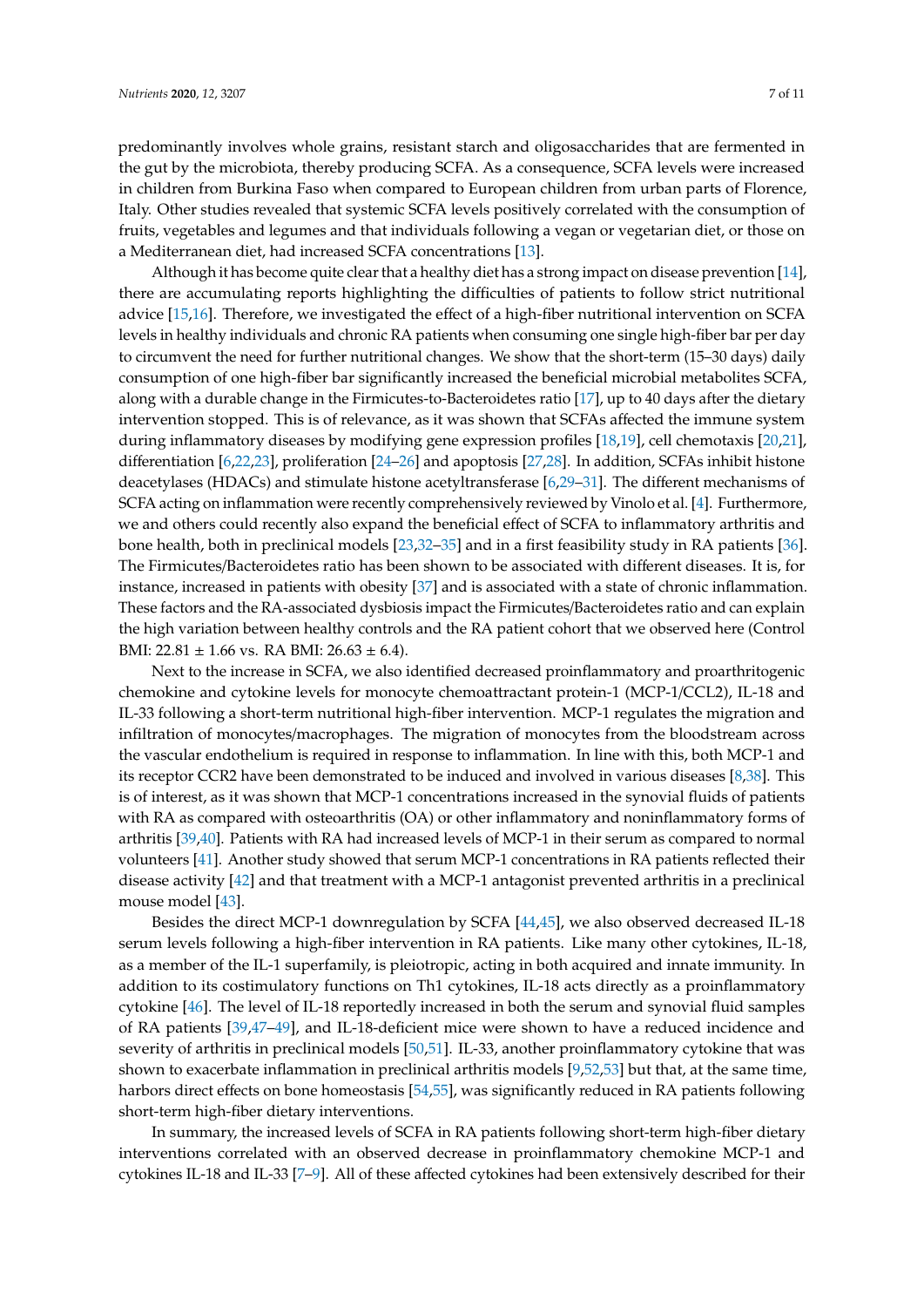**Supplementary Materials:** The following are available online at http://[www.mdpi.com](http://www.mdpi.com/2072-6643/12/10/3207/s1)/2072-6643/12/10/3207/s1, Figure S1: 16S rRNA sequencing results from healthy controls, Figure S2: 16S rRNA sequencing results from RA patients.

**Author Contributions:** Conceptualization, H.B., J.R. and M.M.Z.; methodology, A.I. and T.S., J.H. (Jörg Hofmann); formal analysis, K.D.; investigation, K.D., J.H. (Julian Häger); writing—original draft preparation, M.M.Z.; writing—review and editing, K.S. and G.S.; visualization, K.D., A.I., S.L. and M.M.Z.; funding acquisition, M.M.Z. All authors have read and agreed to the published version of the manuscript.

**Funding:** This study was very kindly funded by the Deutsche Forschungsgemeinschaft (DFG, German Research Foundation) DFG-FOR2886 PANDORA Project-No.1, DFG-CRC1181-Project-No.B07. T.S. is funded by the Deutsche Forschungsgemeinschaft (DFG, German Research Foundation) under Germany's Excellence Strategy—ECX 2155—Projektnummer 390874280.

**Acknowledgments:** We thank all members of our laboratories at the Medical clinic 3 for their support and helpful discussions. We are grateful to Uwe Sonnewald for support with the GC-MS analysis.

**Conflicts of Interest:** H.B., G.S., and M.M.Z. are joint partners in the spin-off Ltd. Melio.Care® of the University of Erlangen-Nürnberg, Germany. Melio.Care® designed, produced, and provided the high-fiber dietary supplementations for this study together with the bakery chain Backhaus Lüning GmbH, Bingen, Germany. All other authors have no conflict of interest.

# **References**

- <span id="page-7-0"></span>1. McInnes, I.B.; Schett, G. The Pathogenesis of rheumatoid arthritis. *N. Engl. J. Med.* **2011**, *365*, 2205–2219. [\[CrossRef\]](http://dx.doi.org/10.1056/NEJMra1004965)
- <span id="page-7-1"></span>2. McInnes, I.B.; Schett, G. Cytokines in the pathogenesis of rheumatoid arthritis. *Nat. Rev. Immunol.* **2007**, *7*, 429–442. [\[CrossRef\]](http://dx.doi.org/10.1038/nri2094)
- <span id="page-7-2"></span>3. Zaiss, M.M.; Jones, R.M.; Schett, G.; Pacifici, R. The gut-bone axis: How bacterial metabolites bridge the distance. *J. Clin. Investig.* **2019**, *129*, 3018–3028. [\[CrossRef\]](http://dx.doi.org/10.1172/JCI128521)
- <span id="page-7-3"></span>4. Vinolo, M.A.; Rodrigues, H.G.; Nachbar, R.T.; Curi, R. Regulation of inflammation by short chain fatty acids. *Nutrients* **2011**, *3*, 858–876. [\[CrossRef\]](http://dx.doi.org/10.3390/nu3100858) [\[PubMed\]](http://www.ncbi.nlm.nih.gov/pubmed/22254083)
- <span id="page-7-4"></span>5. Arpaia, N.; Campbell, C.; Fan, X.; Dikiy, S.; Van Der Veeken, J.; DeRoos, P.; Liu, H.; Cross, J.R.; Pfeffer, K.; Coffer, P.J.; et al. Metabolites produced by commensal bacteria promote peripheral regulatory T-cell generation. *Nature* **2013**, *504*, 51–55. [\[CrossRef\]](http://dx.doi.org/10.1038/nature12726) [\[PubMed\]](http://www.ncbi.nlm.nih.gov/pubmed/24226773)
- <span id="page-7-5"></span>6. Smith, P.M.; Howitt, M.R.; Panikov, N.; Michaud, M.; Gallini, C.A.; Bohlooly-Y, M.; Glickman, J.N.; Garrett, W.S. The microbial metabolites, short-chain fatty acids, regulate colonic Treg cell homeostasis. *Science* **2013**, *341*, 569–573. [\[CrossRef\]](http://dx.doi.org/10.1126/science.1241165) [\[PubMed\]](http://www.ncbi.nlm.nih.gov/pubmed/23828891)
- <span id="page-7-6"></span>7. McInnes, I.B.; Liew, F.Y.; Gracie, J.A. Interleukin-18: A therapeutic target in rheumatoid arthritis? *Arthritis Res. Ther.* **2004**, *7*, 38–41. [\[CrossRef\]](http://dx.doi.org/10.1186/ar1497) [\[PubMed\]](http://www.ncbi.nlm.nih.gov/pubmed/15642152)
- <span id="page-7-11"></span>8. Spoettl, T.; Hausmann, M.; Herlyn, M.; Gunckel, M.; Dirmeier, A.; Falk, W.; Herfarth, H.; Schoelmerich, J.; Rogler, G. Monocyte chemoattractant protein-1 (MCP-1) inhibits the intestinal-like differentiation of monocytes. *Clin. Exp. Immunol.* **2006**, *145*, 190–199. [\[CrossRef\]](http://dx.doi.org/10.1111/j.1365-2249.2006.03113.x)
- <span id="page-7-7"></span>9. Li, X.; Li, X.; Lu, W.-G.; Li, C.-W.; Xu, R.; Dong, J. IL-33: A promising therapeutic target for rheumatoid arthritis? *Expert Opin. Ther. Targets* **2011**, *15*, 529–534.
- <span id="page-7-8"></span>10. Robert, C. Edgar, Henrik Flyvbjerg, Error filtering, pair assembly and error correction for next-generation sequencing reads. *Bioinformatics* **2015**, *31*, 3476–3482.
- <span id="page-7-9"></span>11. Caporaso, J.G.; Lauber, C.L.; Walters, W.A.; Berg-Lyons, D.; Lozupone, C.A.; Turnbaugh, P.J.; Fierer, N.; Knight, R. Global patterns of 16S rRNA diversity at a depth of millions of sequences per sample. *Proc. Natl. Acad. Sci. USA* **2011**, *108* (Suppl. S1), 4516–4522. [\[CrossRef\]](http://dx.doi.org/10.1073/pnas.1000080107) [\[PubMed\]](http://www.ncbi.nlm.nih.gov/pubmed/20534432)
- <span id="page-7-10"></span>12. De Filippo, C.; Cavalieri, D.; Di Paola, M.; Ramazzotti, M.; Poullet, J.B.; Massart, S.; Collini, S.; Pieraccini, G.; Lionetti, P. Impact of diet in shaping gut microbiota revealed by a comparative study in children from Europe and rural Africa. *Proc. Natl. Acad. Sci. USA* **2010**, *107*, 14691–14696. [\[CrossRef\]](http://dx.doi.org/10.1073/pnas.1005963107) [\[PubMed\]](http://www.ncbi.nlm.nih.gov/pubmed/20679230)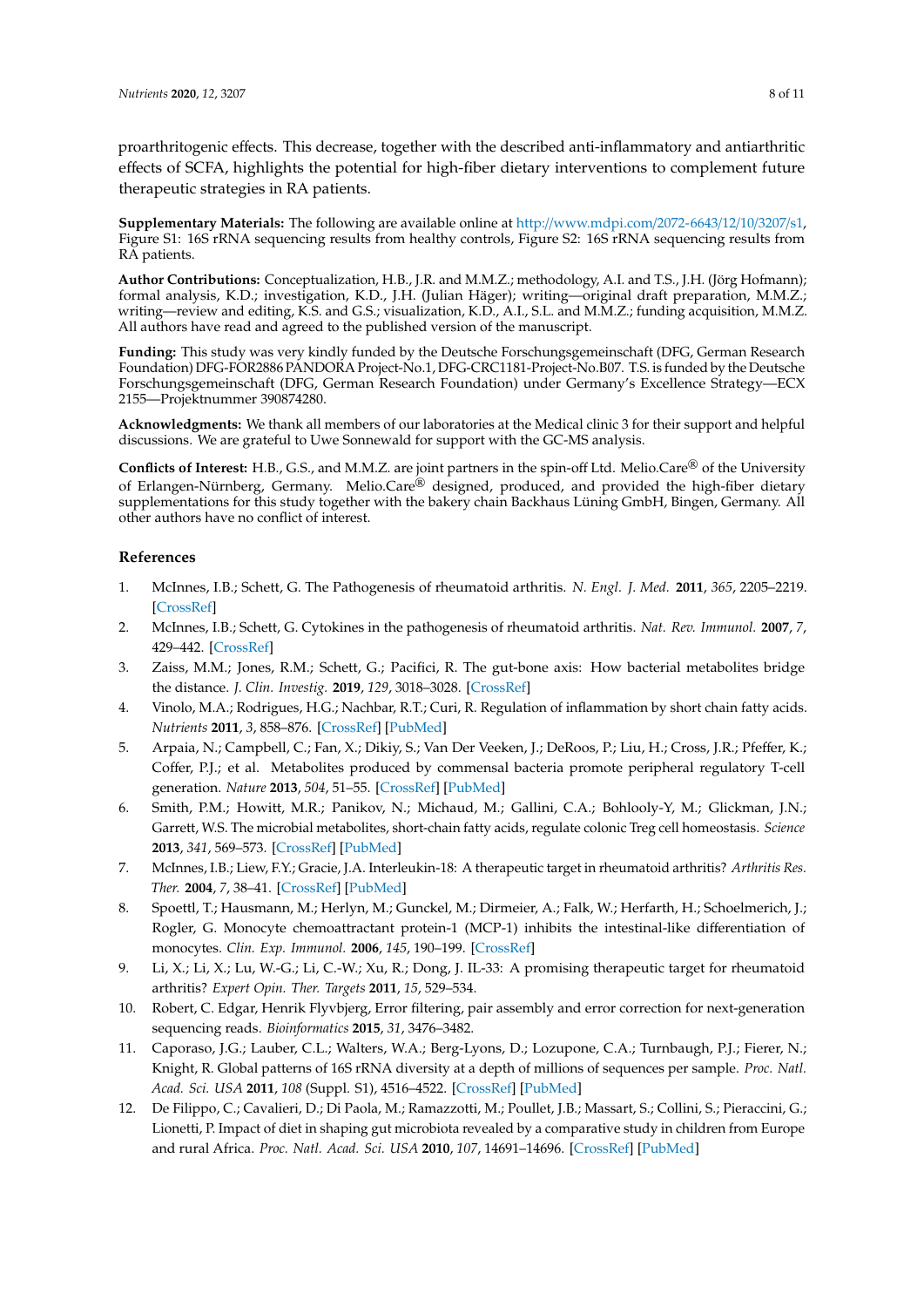- <span id="page-8-0"></span>13. De Filippis, F.; Pellegrini, N.; Vannini, L.; Jeffery, I.B.; La Storia, A.; Laghi, L.; Serrazanetti, D.I.; Di Cagno, R.; Ferrocino, I.; Lazzi, C.; et al. High-level adherence to a Mediterranean diet beneficially impacts the gut microbiota and associated metabolome. *Gut* **2016**, *65*, 1812–1821. [\[CrossRef\]](http://dx.doi.org/10.1136/gutjnl-2015-309957) [\[PubMed\]](http://www.ncbi.nlm.nih.gov/pubmed/26416813)
- <span id="page-8-1"></span>14. Singh, R.K.; Chang, H.-W.; Yan, D.; Lee, K.M.; Ucmak, D.; Wong, K.; Abrouk, M.; Farahnik, B.; Nakamura, M.; Hao Zhu, T.; et al. Influence of diet on the gut microbiome and implications for human health. *J. Transl. Med.* **2017**, *15*, 1–17. [\[CrossRef\]](http://dx.doi.org/10.1186/s12967-017-1175-y)
- <span id="page-8-2"></span>15. Koikkalainen, M.; Mykkãnen, H.; Erkkila, A.; Julkunen, J.; Saarinen, T.; Pyorala, K.; Uusitupa, M.; Lappalainen, R. Difficulties in changing the diet in relation to dietary fat intake among patients with coronary heart disease. *Eur. J. Clin. Nutr.* **1999**, *53*, 120–125. [\[CrossRef\]](http://dx.doi.org/10.1038/sj.ejcn.1600688)
- <span id="page-8-3"></span>16. Spring, B.; Schneider, K.; McFadden, H.G.; Vaughn, J.; Kozak, A.T.; Smith, M.; Moller, A.C.; Epstein, L.H.; DeMott, A.; Hedeker, D.; et al. Multiple behavior changes in diet and activity: A randomized controlled trial using mobile technology. *Arch. Intern. Med.* **2012**, *172*, 789–796. [\[CrossRef\]](http://dx.doi.org/10.1001/archinternmed.2012.1044)
- <span id="page-8-4"></span>17. Magne, F.; Gotteland, M.; Gauthier, L.; Zazueta, A.; Pesoa, S.; Navarrete, P.; Balamurugan, R. The firmicutes/bacteroidetes ratio: A relevant marker of gut dysbiosis in obese patients? *Nutrients* **2020**, *12*, 1474. [\[CrossRef\]](http://dx.doi.org/10.3390/nu12051474)
- <span id="page-8-5"></span>18. Astakhova, L.; Ngara, M.; Babich, O.; Prosekov, A.; Asyakina, L.; Dyshlyuk, L.; Midtvedt, T.; Zhou, X.; Ernberg, I.; Matskova, L. Short Chain Fatty Acids (SCFA) reprogram gene expression in human malignant epithelial and lymphoid cells. *PLoS ONE* **2016**, *11*, e0154102. [\[CrossRef\]](http://dx.doi.org/10.1371/journal.pone.0154102)
- <span id="page-8-6"></span>19. Nastasi, C.; Candela, M.; Bonefeld, C.M.; Geisler, C.; Hansen, M.; Krejsgaard, T.; Biagi, E.; Andersen, M.H.; Brigidi, P.; Ødum, N. The effect of short-chain fatty acids on human monocyte-derived dendritic cells. *Sci. Rep.* **2015**, *5*, 16148. [\[CrossRef\]](http://dx.doi.org/10.1038/srep16148)
- <span id="page-8-7"></span>20. Peng, L.; Li, Z.-R.; Green, R.S.; Holzman, I.R.; Lin, J. Butyrate enhances the intestinal barrier by facilitating tight junction assembly via activation of AMP-activated protein kinase in Caco-2 cell monolayers. *J. Nutr.* **2009**, *139*, 1619–1625. [\[CrossRef\]](http://dx.doi.org/10.3945/jn.109.104638)
- <span id="page-8-8"></span>21. Vinolo, M.A.R.; Ferguson, G.J.; Kulkarni, S.; Damoulakis, G.; Anderson, K.; Bohlooly-Y, M.; Stephens, L.; Hawkins, P.T.; Curi, R. SCFAs induce mouse neutrophil chemotaxis through the GPR43 receptor. *PLoS ONE* **2011**, *6*, e21205. [\[CrossRef\]](http://dx.doi.org/10.1371/journal.pone.0021205)
- <span id="page-8-9"></span>22. Haghikia, A.; Jörg, S.; Duscha, A.; Kaisler, J.; Manzel, A.; Waschbisch, A.; Hammer, A.; Lee, H.; May, C.; Wilck, N.; et al. Dietary fatty acids directly impact central nervous system autoimmunity via the small intestine. *Immunity* **2015**, *43*, 817–829. [\[CrossRef\]](http://dx.doi.org/10.1016/j.immuni.2015.09.007)
- <span id="page-8-10"></span>23. Lucas, S.; Omata, Y.; Hofmann, J.; Böttcher, M.; Iljazovic, A.; Sarter, K.; Albrecht, O.; Schulz, O.; Krishnacoumar, B.; Krönke, G.; et al. Short-chain fatty acids regulate systemic bone mass and protect from pathological bone loss. *Nat. Commun.* **2018**, *9*, 1–10. [\[CrossRef\]](http://dx.doi.org/10.1038/s41467-017-02490-4) [\[PubMed\]](http://www.ncbi.nlm.nih.gov/pubmed/29302038)
- <span id="page-8-11"></span>24. Bindels, L.B.; Porporato, P.; Dewulf, E.; Verrax, J.; Neyrinck, A.M.; Martin, J.C.; Scott, K.P.; Calderon, P.B.; Feron, O.; Muccioli, G.G.; et al. Gut microbiota-derived propionate reduces cancer cell proliferation in the liver. *Br. J. Cancer* **2012**, *107*, 1337–1344. [\[CrossRef\]](http://dx.doi.org/10.1038/bjc.2012.409) [\[PubMed\]](http://www.ncbi.nlm.nih.gov/pubmed/22976799)
- 25. Blottiere, H.M.; Buecher, B.; Galmiche, J.-P.; Cherbut, C. Molecular analysis of the effect of short-chain fatty acids on intestinal cell proliferation. *Proc. Nutr. Soc.* **2003**, *62*, 101–106. [\[CrossRef\]](http://dx.doi.org/10.1079/PNS2002215) [\[PubMed\]](http://www.ncbi.nlm.nih.gov/pubmed/12740064)
- <span id="page-8-12"></span>26. Siavoshian, S.; Segain, J.-P.; Kornprobst, M.; Bonnet, C.; Cherbut, C.; Galmiche, J.-P.; Blottiere, H. Butyrate and trichostatin A effects on the proliferation/differentiation of human intestinal epithelial cells: Induction of cyclin D3 and p21 expression. *Gut* **2000**, *46*, 507–514. [\[CrossRef\]](http://dx.doi.org/10.1136/gut.46.4.507) [\[PubMed\]](http://www.ncbi.nlm.nih.gov/pubmed/10716680)
- <span id="page-8-13"></span>27. Matthews, G.M.; Howarth, G.S.; Butler, R.N. Short-chain fatty acids induce apoptosis in colon cancer cells associated with changes to intracellular redox state and glucose metabolism. *Chemotherapy* **2012**, *58*, 102–109. [\[CrossRef\]](http://dx.doi.org/10.1159/000335672) [\[PubMed\]](http://www.ncbi.nlm.nih.gov/pubmed/22488147)
- <span id="page-8-14"></span>28. Tang, Y.; Chen, Y.; Jiang, H.; Nie, D. Short-chain fatty acids induced autophagy serves as an adaptive strategy for retarding mitochondria-mediated apoptotic cell death. *Cell Death Di*ff*er.* **2011**, *18*, 602–618. [\[CrossRef\]](http://dx.doi.org/10.1038/cdd.2010.117)
- <span id="page-8-15"></span>29. Fellows, R.; Denizot, J.; Stellato, C.; Cuomo, A.; Jain, P.; Stoyanova, E.; Balázi, S.; Hajnády, Z.; Liebert, A.; Kazakevych, J.; et al. Microbiota derived short chain fatty acids promote histone crotonylation in the colon through histone deacetylases. *Nat. Commun.* **2018**, *9*, 105. [\[CrossRef\]](http://dx.doi.org/10.1038/s41467-017-02651-5)
- 30. Waldecker, M.; Kautenburger, T.; Daumann, H.; Busch, C.; Schrenk, D. Inhibition of histone-deacetylase activity by short-chain fatty acids and some polyphenol metabolites formed in the colon. *J. Nutr. Biochem.* **2008**, *19*, 587–593. [\[CrossRef\]](http://dx.doi.org/10.1016/j.jnutbio.2007.08.002)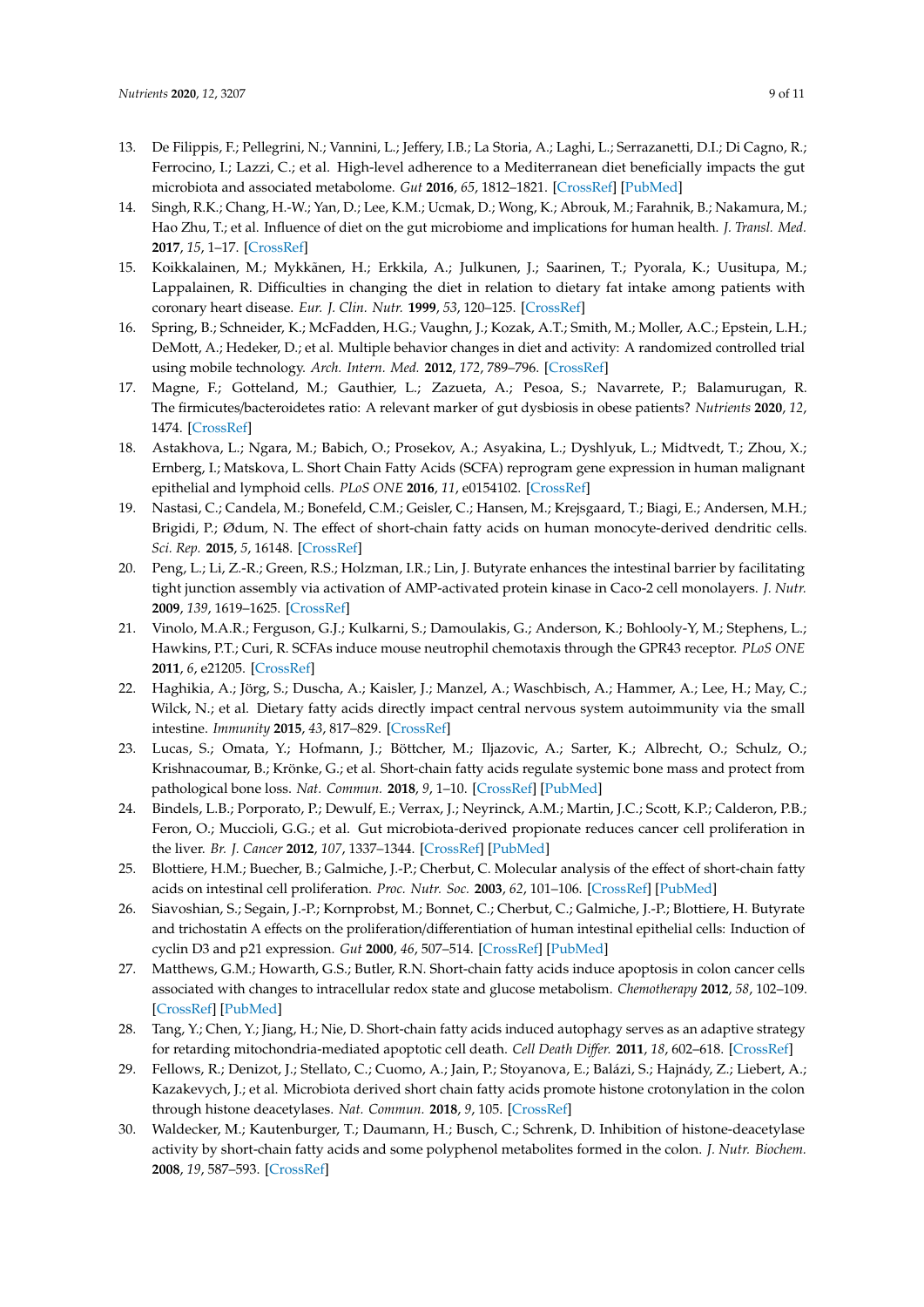- <span id="page-9-0"></span>31. Yuille, S.; Reichardt, N.; Panda, S.; Dunbar, H.; Mulder, I.E. Human gut bacteria as potent class I histone deacetylase inhibitors in vitro through production of butyric acid and valeric acid. *PLoS ONE* **2018**, *13*, e0201073. [\[CrossRef\]](http://dx.doi.org/10.1371/journal.pone.0201073)
- <span id="page-9-1"></span>32. Tajik, N.; Frech, M.; Schulz, O.; Schälter, F.; Lucas, S.; Azizov, V.; Dürholz, K.; Steffen, F.; Omata, Y.; Rings, A.; et al. Targeting zonulin and intestinal epithelial barrier function to prevent onset of arthritis. *Nat. Commun.* **2020**, *11*, 1–14. [\[CrossRef\]](http://dx.doi.org/10.1038/s41467-020-15831-7)
- 33. Tyagi, A.M.; Yu, M.; Darby, T.M.; Vaccaro, C.; Li, J.-Y.; Owens, J.A.; Hsu, E.; Adams, J.; Weitzmann, M.N.; Jones, R.M.; et al. The microbial metabolite butyrate stimulates bone formation via t regulatory cell-mediated regulation of WNT10B expression. *Immunity* **2018**, *49*, 1116–1131. [\[CrossRef\]](http://dx.doi.org/10.1016/j.immuni.2018.10.013) [\[PubMed\]](http://www.ncbi.nlm.nih.gov/pubmed/30446387)
- 34. Mizuno,M.; Noto, D.; Kaga, N.; Chiba, A.; Miyake, S. The dual role of short fatty acid chains in the pathogenesis of autoimmune disease models. *PLoS ONE* **2017**, *12*, e0173032. [\[CrossRef\]](http://dx.doi.org/10.1371/journal.pone.0173032) [\[PubMed\]](http://www.ncbi.nlm.nih.gov/pubmed/28235016)
- <span id="page-9-2"></span>35. Rosser, E.C.; Piper, C.J.; Matei, D.E.; Blair, P.A.; Rendeiro, A.F.; Orford, M.; Alber, D.G.; Krausgruber, T.; Catalan, D.; Klein, N.; et al. Microbiota-derived metabolites suppress arthritis by amplifying aryl-hydrocarbon receptor activation in regulatory B Cells. *Cell Metab.* **2020**, *31*, 837–851. [\[CrossRef\]](http://dx.doi.org/10.1016/j.cmet.2020.03.003)
- <span id="page-9-3"></span>36. Häger, J.; Bang, H.; Hagen, M.; Frech, M.; Träger, P.; Sokolova, M.V.; Steffen, U.; Tascilar, K.; Sarter, K.; Schett, G.; et al. The role of dietary fiber in rheumatoid arthritis patients: A Feasibility study. *Nutrients* **2019**, *11*, 2392. [\[CrossRef\]](http://dx.doi.org/10.3390/nu11102392) [\[PubMed\]](http://www.ncbi.nlm.nih.gov/pubmed/31591345)
- <span id="page-9-4"></span>37. Ley, R.E.; Bäckhed, F.; Turnbaugh, P.; Lozupone, C.A.; Knight, R.D.; Gordon, J.I. Obesity alters gut microbial ecology. *Proc. Natl. Acad. Sci. USA* **2005**, *102*, 11070–11075. [\[CrossRef\]](http://dx.doi.org/10.1073/pnas.0504978102)
- <span id="page-9-5"></span>38. Ip, W.K.; Wong, C.K.; Lam, C.W.K. Interleukin (IL)-4 and IL-13 up-regulate monocyte chemoattractant protein-1 expression in human bronchial epithelial cells: Involvement of p38 mitogen-activated protein kinase, extracellular signal-regulated kinase 1/2 and Janus kinase-2 but not c-Jun NH2-terminal kinase 1/2 signalling pathways. *Clin. Exp. Immunol.* **2006**, *145*, 162–172.
- <span id="page-9-6"></span>39. Ellingsen, T.; Elling, P.; Olson, A.; Elling, H.; Baandrup, U.; Matsushima, K.; Deleuran, B.; Stengaard-Pedersen, K. Monocyte chemoattractant protein 1 (MCP-1) in temporal arteritis and polymyalgia rheumatica. *Ann. Rheum. Dis.* **2000**, *59*, 775–780. [\[CrossRef\]](http://dx.doi.org/10.1136/ard.59.10.775)
- <span id="page-9-7"></span>40. Harigai, M.; Hara, M.; Yoshimura, T.; Leonard, E.J.; Inoue, K.; Kashiwazaki, S. Monocyte Chemoattractant Protein-1 (MCP-1) in inflammatory joint diseases and its involvement in the cytokine network of rheumatoid synovium. *Clin. Immunol. Immunopathol.* **1993**, *69*, 83–91. [\[CrossRef\]](http://dx.doi.org/10.1006/clin.1993.1153)
- <span id="page-9-8"></span>41. Koch, A.; Kunkel, S.L.; A Harlow, L.; Johnson, B.; Evanoff, H.L.; Haines, G.K.; Burdick, M.D.; Pope, R.M.; Strieter, R.M. Enhanced production of monocyte chemoattractant protein-1 in rheumatoid arthritis. *J. Clin. Investig.* **1992**, *90*, 772–779. [\[CrossRef\]](http://dx.doi.org/10.1172/JCI115950) [\[PubMed\]](http://www.ncbi.nlm.nih.gov/pubmed/1522232)
- <span id="page-9-9"></span>42. Stankovic, A.; Slavic, V.; Stamenkovic, B.; Kamenov, B.; Bojanovic, M.; Mitrovic, D.R. Serum and synovial fluid concentrations of CCL2 (MCP-1) chemokine in patients suffering rheumatoid arthritis and osteoarthritis reflect disease activity. *Bratisl. Lek. List.* **2009**, *110*, 641–646.
- <span id="page-9-10"></span>43. Gong, J.-H.; Ratkay, L.G.; Waterfield, J.D.; Clark-Lewis, I. An antagonist of monocyte chemoattractant protein 1 (MCP-1) Inhibits arthritis in the MRL-lpr mouse model. *J. Exp. Med.* **1997**, *186*, 131–137. [\[CrossRef\]](http://dx.doi.org/10.1084/jem.186.1.131) [\[PubMed\]](http://www.ncbi.nlm.nih.gov/pubmed/9207007)
- <span id="page-9-11"></span>44. Cox, M.A.; Jackson, J.; Stanton, M.; Rojas-Triana, A.; Bober, L.; Laverty, M.; Yang, X.; Zhu, F.; Liu, J.; Wang, S.; et al. Short-chain fatty acids act as antiinflammatory mediators by regulating prostaglandin E(2) and cytokines. *World J. Gastroenterol.* **2009**, *15*, 5549–5557. [\[CrossRef\]](http://dx.doi.org/10.3748/wjg.15.5549) [\[PubMed\]](http://www.ncbi.nlm.nih.gov/pubmed/19938193)
- <span id="page-9-12"></span>45. Kobayashi, M.; Mikami, D.; Kimura, H.; Kamiyama, K.; Morikawa, Y.; Yokoi, S.; Kasuno, K.; Takahashi, N.; Taniguchi, T.; Iwano, M. Short-chain fatty acids, GPR41 and GPR43 ligands, inhibit TNF-α-induced MCP-1 expression by modulating p38 and JNK signaling pathways in human renal cortical epithelial cells. *Biochem. Biophys. Res. Commun.* **2017**, *486*, 499–505. [\[CrossRef\]](http://dx.doi.org/10.1016/j.bbrc.2017.03.071) [\[PubMed\]](http://www.ncbi.nlm.nih.gov/pubmed/28322790)
- <span id="page-9-13"></span>46. Dayer, J.-M. Interleukin-18, rheumatoid arthritis, and tissue destruction. *J. Clin. Investig.* **1999**, *104*, 1337–1339. [\[CrossRef\]](http://dx.doi.org/10.1172/JCI8731) [\[PubMed\]](http://www.ncbi.nlm.nih.gov/pubmed/10562294)
- <span id="page-9-14"></span>47. Dai, S.-M.; Shan, Z.-Z.; Xu, H.; Nishioka, K. Cellular targets of interleukin-18 in rheumatoid arthritis. *Ann. Rheum. Dis.* **2007**, *66*, 1411–1418. [\[CrossRef\]](http://dx.doi.org/10.1136/ard.2006.067793)
- 48. Gracie, J.A. Interleukin-18 as a potential target in inflammatory arthritis. *Clin. Exp. Immunol.* **2004**, *136*, 402–404. [\[CrossRef\]](http://dx.doi.org/10.1111/j.1365-2249.2004.02475.x)